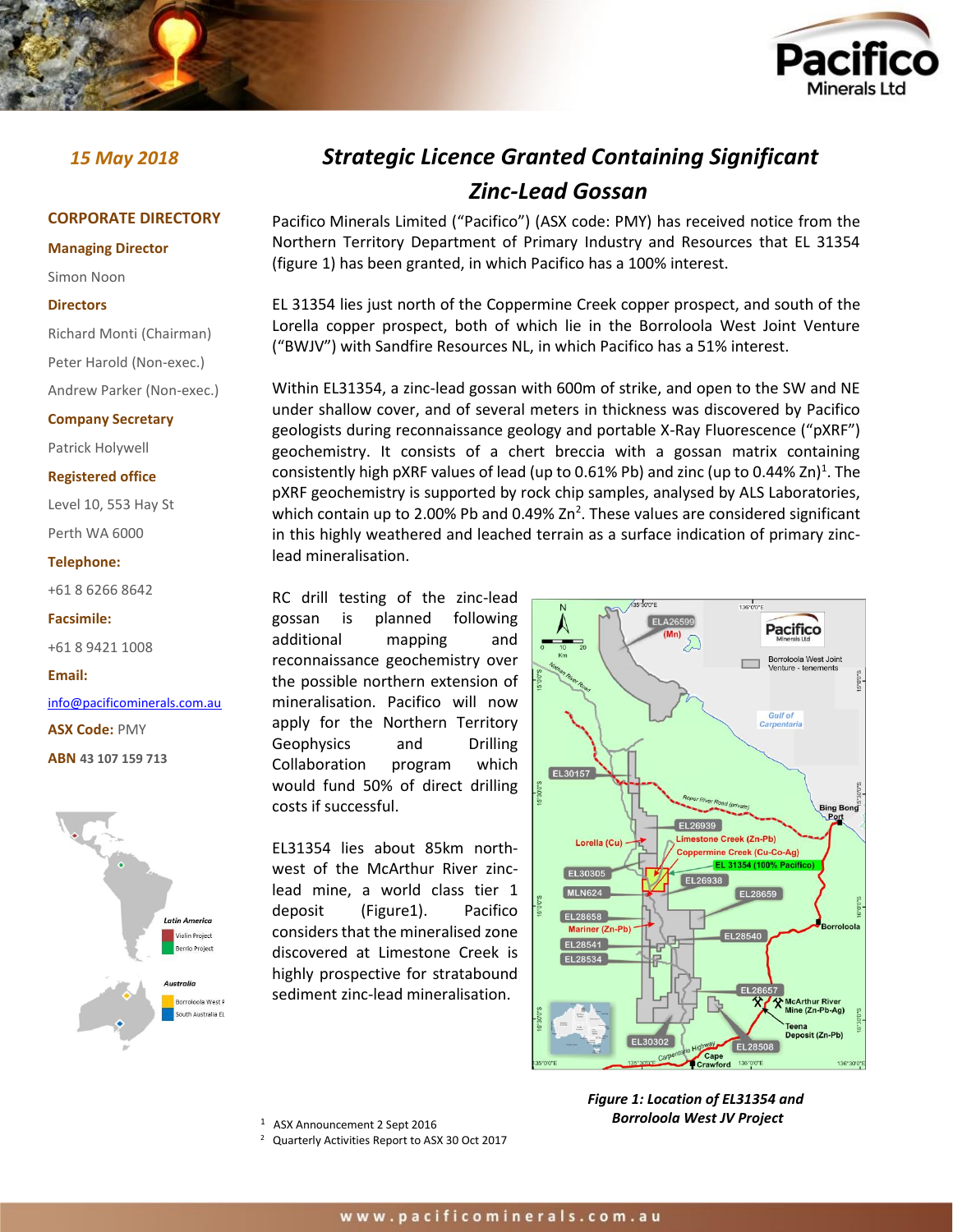

The Broken Hill Proprietary Co. Ltd. had tenure over the ground in the 1980's and during reconnaissance rock chip sampling identified two other Zinc - lead occurrences (figure 2) but did not recognise the gossan.



*Figure 2: Limestone Creek Prospect – Geology and prospects*

## *For further information or to be added to our electronic mailing list please contact:*

Simon Noon (Managing Director) Phone: +61 (0)8 6266 8642 Email: [info@pacificominerals.com.au](mailto:info@pacificominerals.com.au)

## *About Pacifico Minerals Ltd*

Pacifico Minerals Ltd ("Pacifico") (ASX: PMY) is a Western Australian based exploration company with interests Australia, Mexico and Colombia. In Australia the company is focussed on advancing the Borroloola West project in the Northern Territory. The Borroloola West Project covers an outstanding package of ground north-west of the McArthur River Mine (one of the world's largest producing zinc – lead mine) with high potential for the discovery of world class base metal deposits, and also for shallow mineable and leachable copper mineralisation. In Mexico Pacifico has recently acquired an option to purchase 100% interest in the Violin project which has high prospectivity for the development of a major gold-copper deposit. In Colombia the company is advancing its Berrio Gold Project which is situated in the southern part of the prolific Segovia Gold Belt as well as holding a pipeline of potential projects through a number of exploration licence applications in the major mineralised belts.